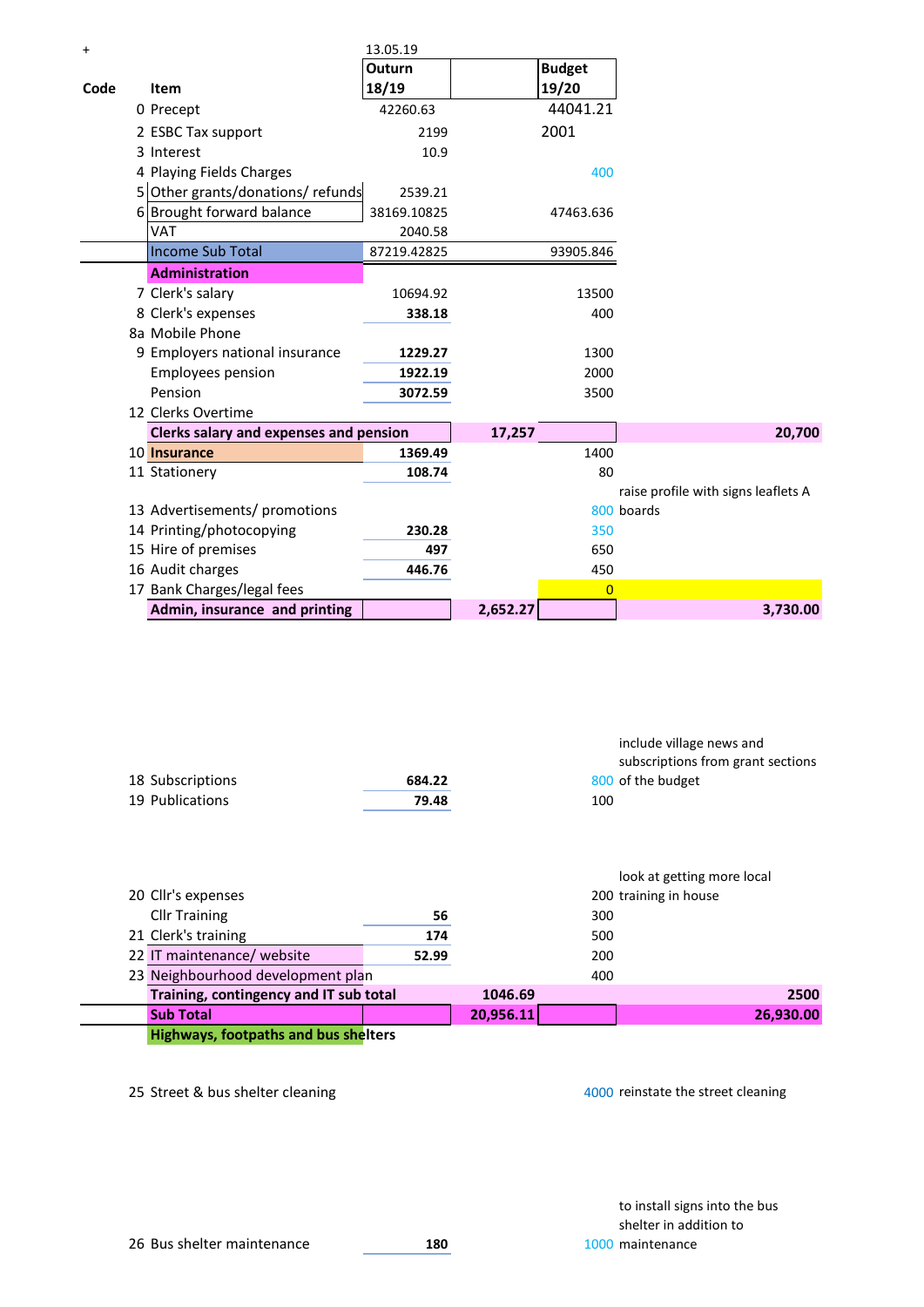| +    |    |                                         | 13.05.19  |          |               |                                         |
|------|----|-----------------------------------------|-----------|----------|---------------|-----------------------------------------|
|      |    |                                         | Outurn    |          | <b>Budget</b> |                                         |
| Code |    | Item                                    | 18/19     |          | 19/20         |                                         |
|      |    | 27 Rights of way Maintenance            | 406.86    |          | 3000          |                                         |
|      |    | 28 Planter maintenance                  | 1464.76   |          |               | 2000 to add signange to the planters    |
|      |    | 0.00                                    |           | 2,051.62 |               | 10,000.00                               |
|      |    |                                         |           |          |               |                                         |
|      |    |                                         |           |          |               |                                         |
|      |    | <b>Parks &amp; open spaces</b>          |           |          |               |                                         |
|      |    | 29 Playing fields rents                 | 250       |          | 1400          |                                         |
|      |    |                                         |           |          |               |                                         |
|      |    |                                         |           |          |               |                                         |
|      |    |                                         |           |          |               |                                         |
|      |    |                                         |           |          |               |                                         |
|      |    |                                         |           |          |               |                                         |
|      |    |                                         |           |          |               |                                         |
|      |    |                                         |           |          |               | dog signs, goal posts Ferrers Ave       |
|      |    |                                         |           |          |               | playing fields, Cornill Lane pitch      |
|      |    |                                         | 935       |          |               |                                         |
|      |    | 30 Playing field maintenance            |           |          |               | 3000 repairs                            |
|      |    |                                         |           |          |               |                                         |
|      |    |                                         |           |          |               |                                         |
|      |    |                                         |           |          |               |                                         |
|      |    |                                         |           |          |               | to allow extra cuts and                 |
|      |    | 32 Playing fields mowing contract       | 2829.89   |          |               | 3200 maintainenance                     |
|      |    |                                         |           |          |               |                                         |
|      |    |                                         |           |          |               |                                         |
|      |    |                                         |           |          |               |                                         |
|      |    | 33 Changing room maintenance            | 1340.2    |          |               | 2000 review an additiional boiler flue. |
|      |    | 34 Caretaker contract                   |           |          | 0             |                                         |
|      |    | 31 Changing room power and water        | 798.86    |          | 900           |                                         |
|      |    | 35 Closed Church yard mowing            | 2863.68   |          | 2500          |                                         |
|      |    | 36 Churchyard maintenance/war me        | 620       |          | 1500          |                                         |
|      |    | Elm Lane                                |           |          | 350           |                                         |
|      |    | 37 Triangle & Park Pale maintenance     | 138       |          | 1000          |                                         |
|      |    | <b>Sub Total</b>                        |           | 9,775.63 |               | 15,850.00                               |
|      |    |                                         |           |          |               |                                         |
|      |    | <b>Section Chariites and 137</b>        |           |          |               |                                         |
|      |    | 38 Grants                               | 3500      |          | 5000          |                                         |
|      |    |                                         |           |          |               |                                         |
|      |    | 40 Flower and bulb planting             |           |          | 50            |                                         |
|      |    | 41 Christmas decorations                |           |          | 150           |                                         |
|      |    | Tutbury events/                         |           |          |               |                                         |
|      |    | 42 commemoration s144                   | 1847.43   |          | 1500          |                                         |
|      |    | 43 Remembrance day                      | 518       |          | 400           |                                         |
|      |    | 44 Town twinning LGA 1972 s144          | 1000      |          | 1000          |                                         |
|      | 45 |                                         |           |          |               |                                         |
|      | 46 |                                         | 30        |          | 0             |                                         |
|      |    | 39 Best kept village competition        | 77        |          | 300           |                                         |
|      |    | Sub total                               |           | 6,972.43 |               | 8,400.00                                |
|      |    | <b>Capital expenditure</b>              |           |          |               | 650 bench                               |
|      |    | 48a Noticeboards                        |           |          |               |                                         |
|      |    | <b>Sub Total</b>                        |           | 0.00     |               | 650.00                                  |
|      |    | <b>EXPENDITURE TOTAL</b>                | 39,755.79 |          |               |                                         |
|      |    | 24 Contingency                          |           |          |               |                                         |
|      |    |                                         |           |          |               |                                         |
|      |    | 24 Admin contingency                    |           |          | 3000          |                                         |
|      |    | 47 TOSCA/ community pledge LGA 1976 s19 |           |          | 1000          |                                         |
|      |    | 24 Election                             |           |          | 5000          |                                         |
|      |    | <b>Noticeboards</b>                     |           |          | 1000          |                                         |
|      |    | 48 earmarke Laptop                      |           |          | 650           |                                         |
|      |    | 24 Community Building                   |           |          | 5000          |                                         |
|      |    | Parking project                         |           |          | 4000          |                                         |
|      |    | Earmarked High street improvements      |           |          | 5000          |                                         |
|      |    | New goal posts Cornmill Lane            |           |          | 2500          |                                         |
|      |    | Footpath development                    |           |          | 2000          |                                         |
|      |    |                                         |           |          |               |                                         |